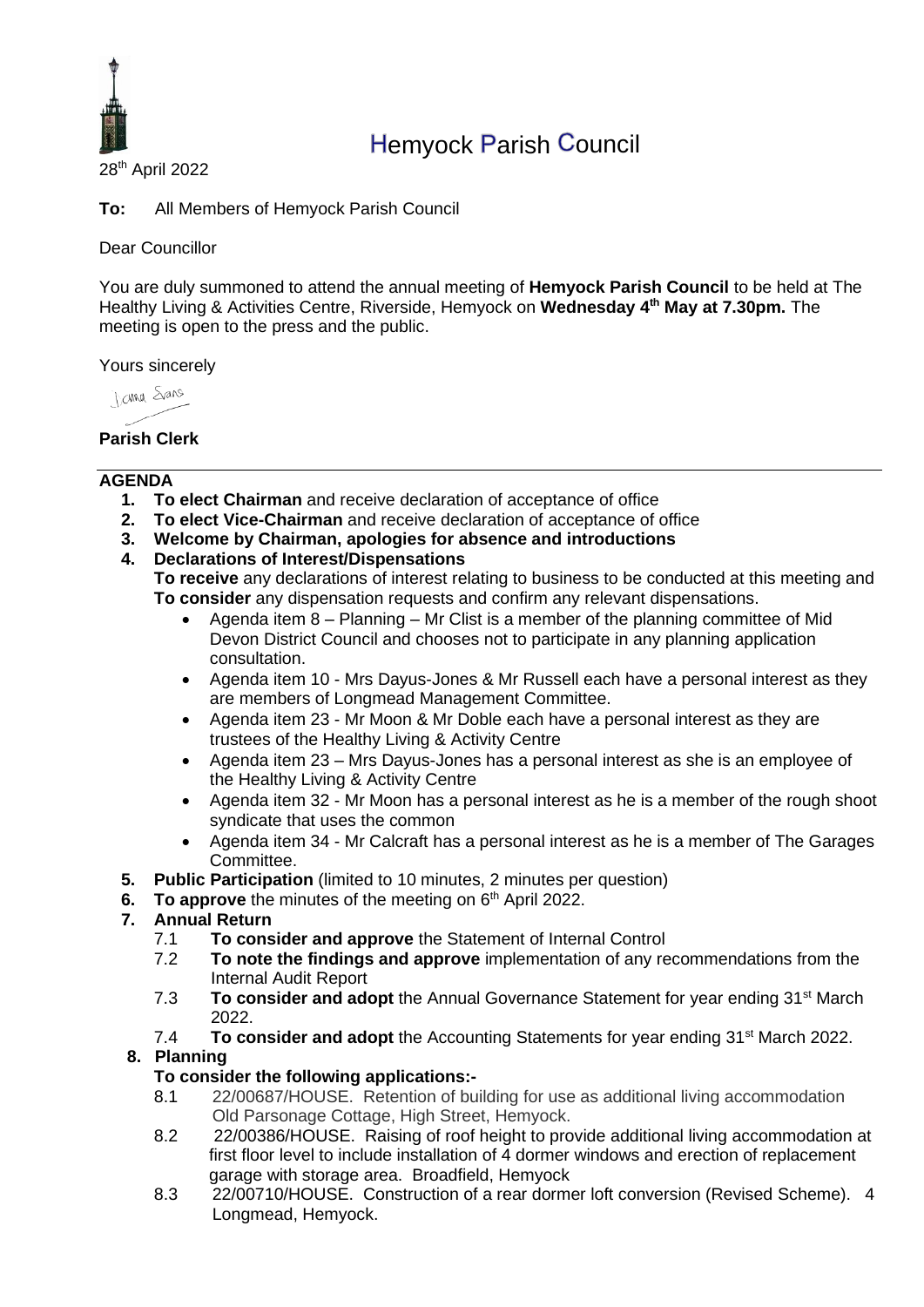8.4 22/00810/HOUSE. Erection of two storey side extension and front porch. 12 Pencross View, Hemyock.

# **To note refusal for:-**

8.5 21/00902/FULL. Demolition of wood store and erection of Class C1 studio/dwelling for use as residential art courses/holiday let. Mill House, Whitehall, Hemyock.

# **9. Finance**

9.1 **To agree** income, expenditure and bank reconciliation.

# **10. Longmead**

- **To receive** any relevant information.
- 10.1 Skatepark consider request from Skatepark team to agree to appoint Maverick (confirmation of planning permission and agreement subject to funding)
- 10.2 Ditch/collapsed drain agree to proposed works.
- 10.3 Pitch Drainage consider Sam Iddon's email with regard to drain clearance.
- 10.4 Longmead Management Group set up meeting with chair of Longmead to discuss issues and possible assistance from pc with admin support/treasurer.

# 11. **Clerk Update**

**To receive** any relevant information.

- 11.1 Annual Parish Meeting Community Land
- 11.2 Co-option of councillor
- 11.3 Toilets agree whether to purchase replacement baby change and toilet roll dispensers
- 12. **To appoint** councillors to existing standing committees, determine number and time of ordinary meetings and elect chairman.
	- Finance Committee
	- Commons Management Group (CMG)
	- Policy Committee
	- Emergency Plan Group

# 13. **To appoint councillors to working groups**

• Community Land

# 14. **To appoint councillors as representatives**

- Cemetery Representatives
- Footpaths
- Road Warden/Highways/Snow Warden
- 15. **To appoint** any new committees, working groups etc.
- 16. **To review** representation with external bodies and arrangements for reporting back
	- Blackdown Hills Parish Network (BHPN)
	- Longmead
	- Parish Hall
	- The Garages
	- Peter Holway/Second Poor Charity
	- Mary Waldron Trust
	- Primary School
	- Blackdown Healthy Living & Activity Centre
- 17. **To review** any delegation arrangements to committees
- 18. **To review** any terms of reference for committees
- 19. **To agree** dates, times and place of ordinary meetings of full council for the year ahead.
- 20. **To review and adopt** standing orders and financial regulations
- 21. **To adopt** MDDCs Code of Conduct

# **22. Cemetery**

- **To receive** any relevant information
- **23. Blackdown Healthy Living & Activities Centre**
	- **To receive** any relevant information
	- 23.1 Crash Barrier in car park update from Mr Povah

# **24. Correspondence**

- **To note**
- 24.1 Skipton Building Society, Bond maturity.
- **To consider**
- 24.2 Letter from Waddeton Park with regard to a potential development site.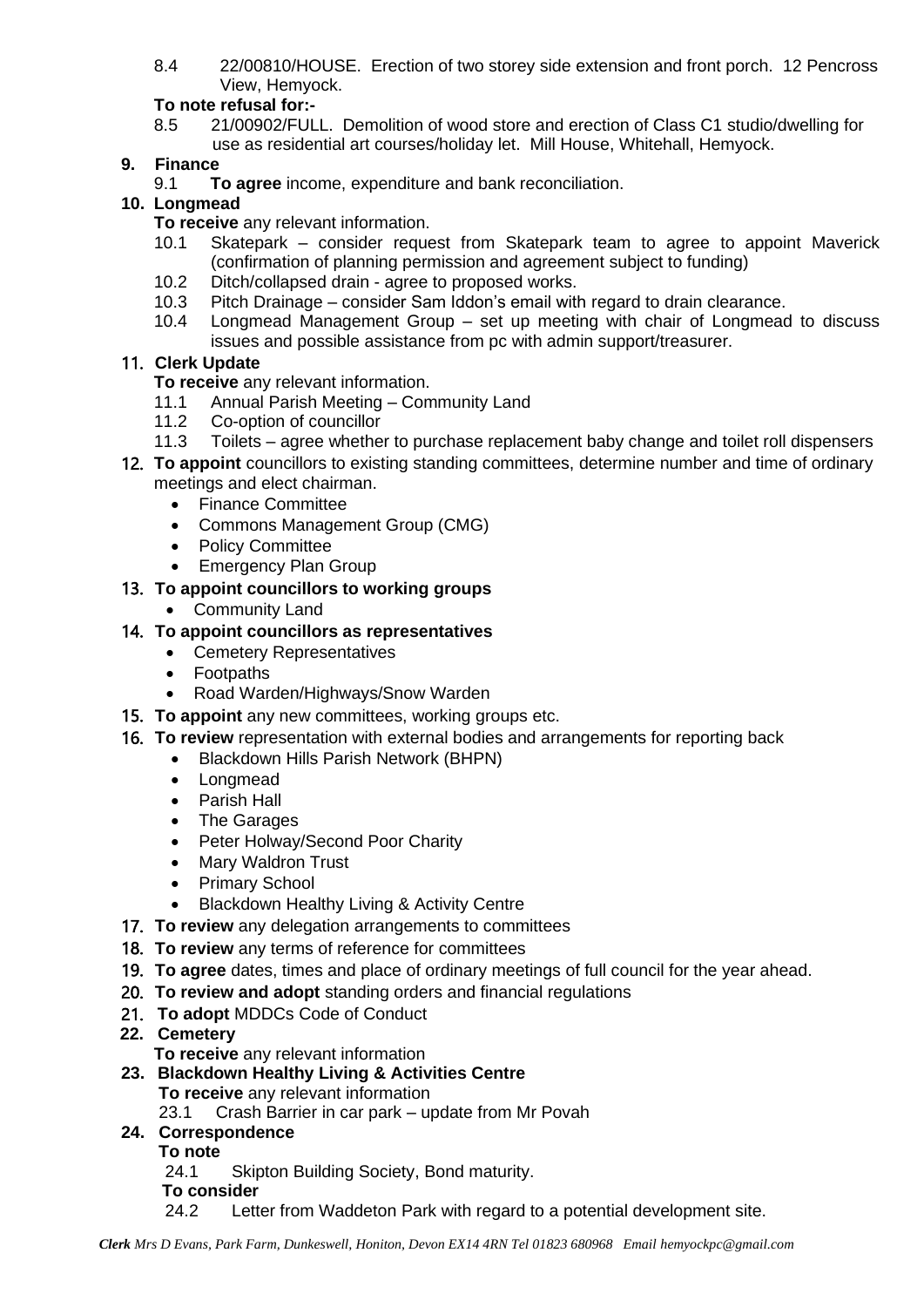### **25. The Queen's Platinum Jubilee**

**To receive** any relevant information

**26. Community Land To receive** any relevant information 26.1 To receive an update following recent meeting.

#### **27. Matters Arising**

- 27.1 Mole catcher is revisiting the BHLAC.
- 27.2 PSPO **consider** social media feedback with regard to dogs on leads at Longmead.
- **28. County Council Report To note** Councillor Radford's report.
- **29. District Council Report To note** Councillor Clist's report
- **30. Highways To receive** any relevant information
- **31. Footpaths To receive** any relevant information.
- **32. Commons Management Group CMG To receive** any relevant information.
- **33. Village Maintenance To receive** any relevant information. 33.1 **To discuss and agree** additional tasks
- **34. Garages Youth Project To receive** any relevant information
- **35. Blackdown Hills Parish Network To receive** any relevant information
- **36. Asset Management To receive** any relevant information
- **37. Items raised by chairman**
- **38. Items raised by councillors**
- **39. Public Participation**
- **40. PR**
- **41. Date of Next Council Meeting –** Wednesday 1<sup>st</sup> June 2022 at 7.30pm, Healthy Living & Activities Centre, Riverside, Hemyock
- **42. Exclusion of public & press – Chair to move** that under Section 1, Paragraph 2 of The Public Bodies (Admission to Meetings) Act 1960 the press and public be excluded from the meeting for this item of business because publicity would be prejudicial to the public interest by reason of the commercially sensitive nature of the business to be transacted.
- **43.** Overage **consider** correspondence from appointed the valuer and **agree** next steps.
- **44.** Shuttleton Common **consider** letter from legal advisers.

#### **FINANCE SCHEDULE**

#### **INCOME**

| No  | Amount   From |                                    |
|-----|---------------|------------------------------------|
|     |               | 43,518.50   MDDC, precept          |
|     |               | 650.00   Redwoods, Funeral         |
| - 3 |               | 20.00   Exe Valley Pizza, donation |
|     |               | 4.01   Interest HSBC deposit       |

#### **EXPENDITURE**

| <b>No</b> | Amount | Payee              | Reason                    |  |  |  |
|-----------|--------|--------------------|---------------------------|--|--|--|
| 1.        |        | 1,063.52   D EVANS | Clerk wages and expenses  |  |  |  |
| 2.        | 50.99  | <b>HMRC</b>        | <b>PAYE</b>               |  |  |  |
| 3.        |        | 270.00   A RUSSELL | Reimbursement - QPJ costs |  |  |  |
| 4.        | 122.11 | SPOT ON            | Toilet consumables        |  |  |  |
| 5.        | 600.00 | <b>ASHFORDS</b>    | Legal fees, BHLAC lease   |  |  |  |
| 6.        | 634.80 | <b>ASHFORDS</b>    | Legal fees, pavements     |  |  |  |
| 7.        | 784.80 | <b>ASHFORDS</b>    | Legal fees, pavement      |  |  |  |
| 8.        |        | 49.96   N POWER    | Electric, toilets         |  |  |  |

*Clerk Mrs D Evans, Park Farm, Dunkeswell, Honiton, Devon EX14 4RN Tel 01823 680968 Email hemyockpc@gmail.com*